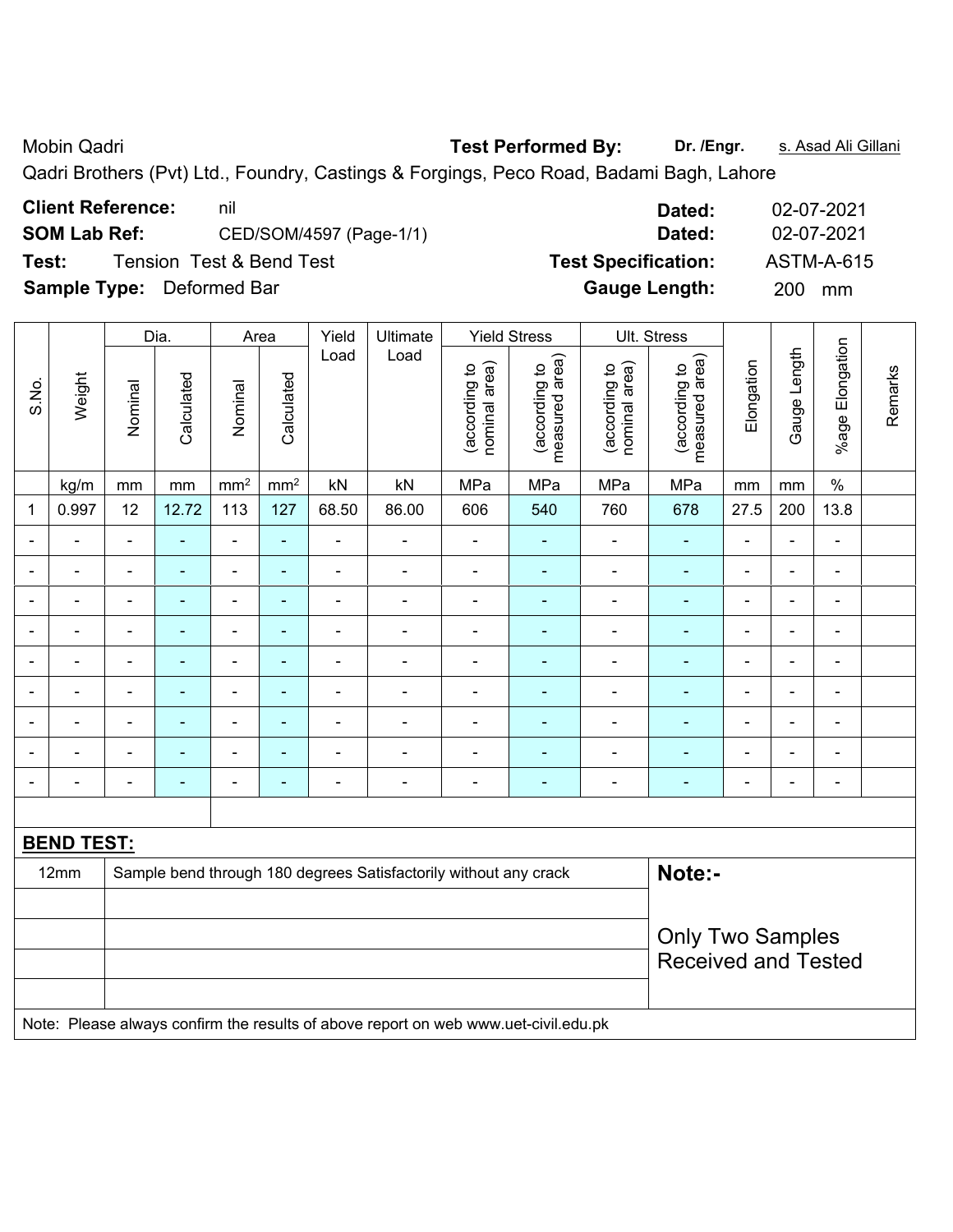Assistant Resident Engineer, **Test Performed By:** Dr. /Engr. **SAsad Ali Gillani** 

Engineering Consultancy Services Punjab (Pvt) Ltd. Lahore

| <b>Client Reference:</b>         | ECSP/PAPA/CZ-DGK-03                 | Dated:                     | 10-06-2021 |
|----------------------------------|-------------------------------------|----------------------------|------------|
| <b>SOM Lab Ref:</b>              | CED/SOM/4598 (Page-1/1)             | Dated:                     | 02-07-2021 |
| Test:                            | <b>Tension Test &amp; Bend Test</b> | <b>Test Specification:</b> | ASTM-A-615 |
| <b>Sample Type:</b> Deformed Bar |                                     | <b>Gauge Length:</b>       | 200 mm     |
|                                  |                                     |                            |            |

|                          |                   |                          | Dia.           |                 | Area                     | Yield                    | Ultimate                                                         |                                | <b>Yield Stress</b>             |                                | Ult. Stress                     |                |                |                          |         |
|--------------------------|-------------------|--------------------------|----------------|-----------------|--------------------------|--------------------------|------------------------------------------------------------------|--------------------------------|---------------------------------|--------------------------------|---------------------------------|----------------|----------------|--------------------------|---------|
| S.No.                    | Weight            | Nominal                  | Calculated     | Nominal         | Calculated               | Load                     | Load                                                             | (according to<br>nominal area) | measured area)<br>(according to | (according to<br>nominal area) | measured area)<br>(according to | Elongation     | Gauge Length   | %age Elongation          | Remarks |
|                          | kg/m              | mm                       | mm             | mm <sup>2</sup> | mm <sup>2</sup>          | kN                       | kN                                                               | MPa                            | MPa                             | MPa                            | MPa                             | mm             | mm             | $\%$                     |         |
| 1                        | 0.865             | 12                       | 11.84          | 113             | 110                      | 64.70                    | 78.70                                                            | 572                            | 589                             | 696                            | 716                             | 32.5           | 200            | 16.3                     |         |
| $\overline{2}$           | 0.865             | 12                       | 11.84          | 113             | 110                      | 64.70                    | 78.70                                                            | 572                            | 588                             | 696                            | 715                             | 32.5           | 200            | 16.3                     |         |
|                          |                   | $\overline{\phantom{a}}$ | $\blacksquare$ | ÷,              | $\blacksquare$           | ۰                        | $\blacksquare$                                                   | $\blacksquare$                 | ٠                               | $\overline{\phantom{a}}$       | $\frac{1}{2}$                   |                | $\blacksquare$ | $\overline{\phantom{0}}$ |         |
|                          | $\blacksquare$    | $\blacksquare$           | ۰              | ÷               | $\blacksquare$           | $\blacksquare$           | ٠                                                                | $\blacksquare$                 |                                 |                                | ۰                               | $\blacksquare$ | $\blacksquare$ | ٠                        |         |
| ۰                        | ۰                 | $\blacksquare$           | ۰              | ۰               | $\overline{\phantom{0}}$ | $\overline{a}$           | $\overline{a}$                                                   | $\blacksquare$                 | $\blacksquare$                  | $\overline{\phantom{a}}$       | ۰                               | $\blacksquare$ | $\blacksquare$ | ۰                        |         |
|                          | ۰                 | $\blacksquare$           | $\blacksquare$ | ÷               | $\overline{\phantom{0}}$ | $\overline{a}$           | $\blacksquare$                                                   | $\blacksquare$                 | $\blacksquare$                  | $\overline{\phantom{a}}$       | $\blacksquare$                  | $\blacksquare$ | -              | ۰                        |         |
|                          | ۰                 | $\blacksquare$           | $\blacksquare$ | $\overline{a}$  | $\blacksquare$           | $\overline{\phantom{0}}$ | ٠                                                                | $\blacksquare$                 |                                 |                                | $\blacksquare$                  | $\blacksquare$ | $\blacksquare$ | $\blacksquare$           |         |
| ۰                        | ۰                 | $\blacksquare$           | ۰              | ÷               | $\overline{\phantom{0}}$ | $\blacksquare$           | ٠                                                                | $\blacksquare$                 | $\blacksquare$                  | $\blacksquare$                 | ۰                               | $\blacksquare$ | $\blacksquare$ | ۰                        |         |
| $\overline{\phantom{0}}$ | $\blacksquare$    | $\blacksquare$           | $\blacksquare$ | ÷               | ٠                        | $\blacksquare$           | $\blacksquare$                                                   | $\blacksquare$                 | $\blacksquare$                  | $\blacksquare$                 | $\blacksquare$                  | $\blacksquare$ | ä,             | ۰                        |         |
|                          |                   | $\blacksquare$           | ۰              | $\overline{a}$  | $\overline{\phantom{0}}$ | $\overline{\phantom{a}}$ | $\overline{a}$                                                   | ٠                              |                                 | $\blacksquare$                 | ۰                               | $\blacksquare$ | $\blacksquare$ | $\blacksquare$           |         |
|                          |                   |                          |                |                 |                          |                          |                                                                  |                                |                                 |                                |                                 |                |                |                          |         |
|                          | <b>BEND TEST:</b> |                          |                |                 |                          |                          |                                                                  |                                |                                 |                                |                                 |                |                |                          |         |
|                          | 12mm              |                          |                |                 |                          |                          | Sample bend through 180 degrees Satisfactorily without any crack |                                |                                 |                                | Note:-                          |                |                |                          |         |
|                          |                   |                          |                |                 |                          |                          |                                                                  |                                |                                 |                                |                                 |                |                |                          |         |
|                          |                   |                          |                |                 |                          |                          |                                                                  |                                |                                 |                                | <b>Only Three Samples</b>       |                |                |                          |         |
|                          |                   |                          |                |                 |                          |                          |                                                                  |                                |                                 |                                | <b>Received and Tested</b>      |                |                |                          |         |
|                          |                   |                          |                |                 |                          |                          |                                                                  |                                |                                 |                                |                                 |                |                |                          |         |

Note: Please always confirm the results of above report on web www.uet-civil.edu.pk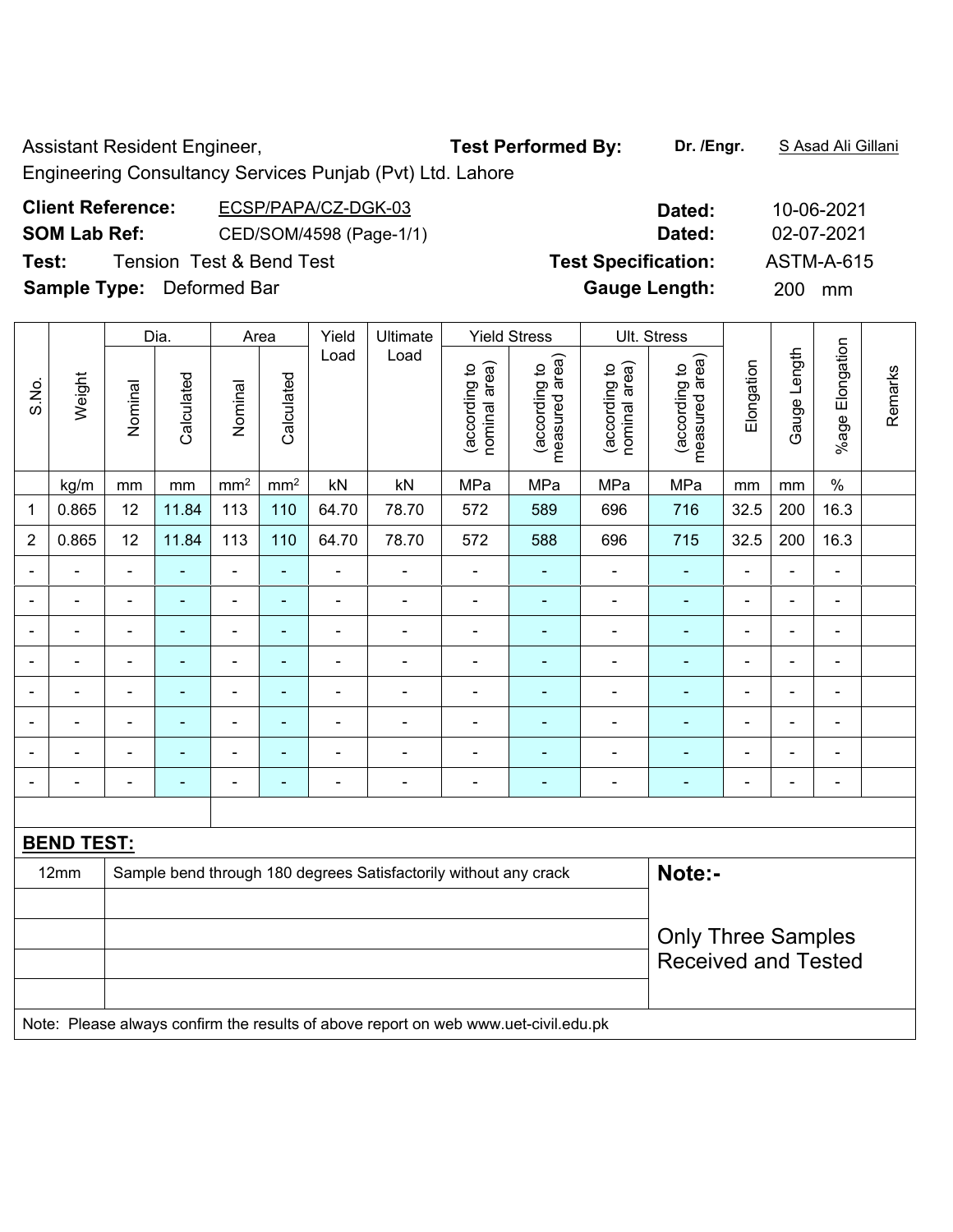Arfan Nazir **Test Performed By:** Dr. /Engr. **S. Asad Ali Gillani** Arfan Nazir

Manager Civil, Nishat Mill Ltd, Lahore

| <b>Client Reference:</b> | NDF/ST/004                                   | Dated:                     | 01-07-2021        |
|--------------------------|----------------------------------------------|----------------------------|-------------------|
| <b>SOM Lab Ref:</b>      | CED/SOM/4600(Page-1/1)                       | Dated:                     | 02-07-2021        |
| Test:                    | <b>Tension and Bend Test</b>                 | <b>Test Specification:</b> | <b>ASTM-A 615</b> |
|                          | <b>Sample Type:</b> Deformed Bar(AFCO Steel) | <b>Gauge Length:</b>       | 200<br>mm         |

|                |                   |                                                                            | Dia.           |                 | Area            | Yield          | Ultimate                                                         |                                | <b>Yield Stress</b>             |                                | Ult. Stress                     |                |                |                      |         |  |
|----------------|-------------------|----------------------------------------------------------------------------|----------------|-----------------|-----------------|----------------|------------------------------------------------------------------|--------------------------------|---------------------------------|--------------------------------|---------------------------------|----------------|----------------|----------------------|---------|--|
| S.No.          | Weight            | Nominal                                                                    | Calculated     | Nominal         | Calculated      | Load           | Load                                                             | nominal area)<br>(according to | (according to<br>measured area) | nominal area)<br>(according to | (according to<br>measured area) | Elongation     | Gauge Length   | Elongation<br>%age I | Remarks |  |
|                | kg/m              | mm                                                                         | mm             | mm <sup>2</sup> | mm <sup>2</sup> | kN             | kN                                                               | MPa                            | MPa                             | MPa                            | MPa                             | mm             | mm             | $\%$                 |         |  |
| 1              | 3.837             | 25                                                                         | 24.95          | 491             | 489             | 202.50         | 286.00                                                           | 413                            | 415                             | 583                            | 585                             | 45.0           | 200            | 22.5                 |         |  |
| $\overline{2}$ | 3.842             | 25                                                                         | 24.96          | 491             | 489             | 208.00         | 286.20                                                           | 424                            | 425                             | 583                            | 585                             | 42.5           | 200            | 21.3                 |         |  |
| 3              | 2.155             | 20                                                                         | 18.70          | 314             | 275             | 120.20         | 163.20                                                           | 383                            | 438                             | 519                            | 595                             | 35.0           | 200            | 17.5                 |         |  |
| 4              | 2.173             | 20                                                                         | 18.77          | 314             | 277             | 120.20         | 167.20                                                           | 383                            | 435                             | 532                            | 605                             | 37.5           | 200            | 18.8                 |         |  |
| 5              | 1.605             | 16                                                                         | 16.13          | 201             | 204             | 110.20         | 148.20                                                           | 548                            | 540                             | 737                            | 726                             | 27.5           | 200            | 13.8                 |         |  |
| 6              | 1.616             | 16                                                                         | 16.19          | 201             | 206             | 89.00          | 124.70                                                           | 443                            | 433                             | 620                            | 606                             | 37.5           | 200            | 18.8                 |         |  |
| 7              | 0.878             | 12                                                                         | 11.93          | 113             | 112             | 59.20          | 74.50                                                            | 523                            | 530                             | 659                            | 667                             | 25.0           | 200            | 12.5                 |         |  |
| 8              | 0.876             | 12                                                                         | 11.92          | 113             | 112             | 57.00          | 71.50                                                            | 504                            | 511                             | 632                            | 641                             | 22.5           | 200            | 11.3                 |         |  |
|                |                   |                                                                            |                | $\blacksquare$  |                 |                |                                                                  | -                              |                                 |                                |                                 |                |                |                      |         |  |
|                | ÷,                | $\blacksquare$                                                             | $\blacksquare$ | $\blacksquare$  | $\blacksquare$  | $\blacksquare$ | $\overline{\phantom{a}}$                                         | -                              | $\blacksquare$                  | $\blacksquare$                 | $\blacksquare$                  | $\overline{a}$ | $\blacksquare$ | $\blacksquare$       |         |  |
|                |                   |                                                                            |                |                 |                 |                |                                                                  |                                |                                 |                                |                                 |                |                |                      |         |  |
|                | <b>BEND TEST:</b> |                                                                            |                |                 |                 |                |                                                                  |                                |                                 |                                |                                 |                |                |                      |         |  |
|                | 25mm              | Note:-<br>Sample bend through 180 degrees Satisfactorily without any crack |                |                 |                 |                |                                                                  |                                |                                 |                                |                                 |                |                |                      |         |  |
|                | 20mm              |                                                                            |                |                 |                 |                | Sample bend through 180 degrees Satisfactorily without any crack |                                |                                 |                                |                                 |                |                |                      |         |  |
|                | 16mm              |                                                                            |                |                 |                 |                | Sample bend through 180 degrees Satisfactorily without any crack |                                |                                 |                                | <b>Only Twelve Samples</b>      |                |                |                      |         |  |
|                | 12mm              |                                                                            |                |                 |                 |                | Sample bend through 180 degrees Satisfactorily without any crack |                                |                                 |                                | <b>Received and Tested</b>      |                |                |                      |         |  |
|                |                   |                                                                            |                |                 |                 |                |                                                                  |                                |                                 |                                |                                 |                |                |                      |         |  |

Note: Please always confirm the results of above report on web www.uet-civil.edu.pk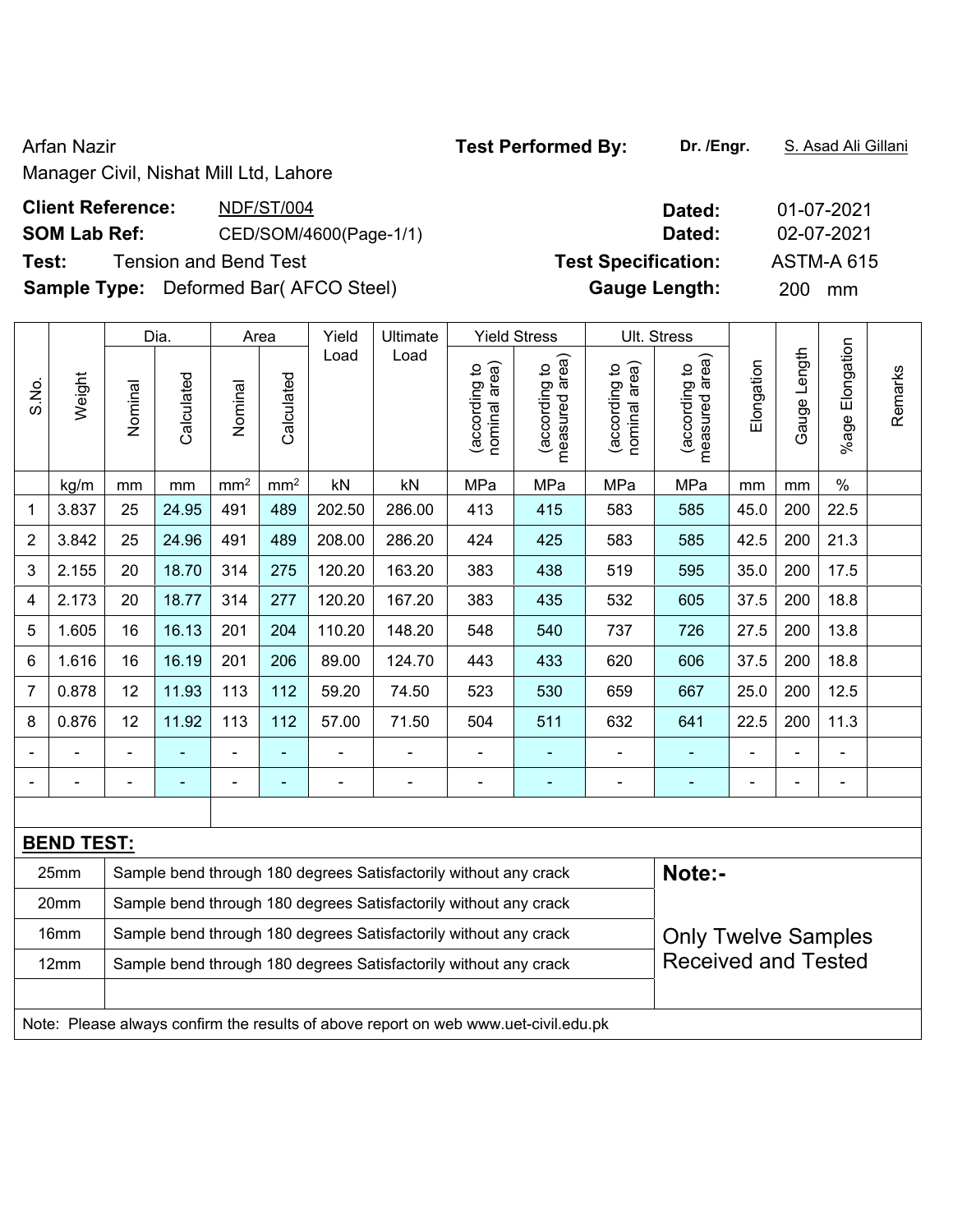S. Asad Ali Gillani

Assistant . Project Director **Test Performed By:** Dr. /Engr.

PMU-SBP LHR., Project Management Unit (PMU), Govt. of The Punjab, Sports Bord Punjab

| <b>Client Reference:</b> |            | APD/PMU/SBP/LHR/21/4735             |                           |
|--------------------------|------------|-------------------------------------|---------------------------|
| Dated:                   | 30-06-2021 |                                     |                           |
| Test:                    |            | <b>Tension Test &amp; Bend Test</b> | <b>Test Specification</b> |
| <b>Gauge Length:</b>     |            | 8 inch                              | <b>Sample Type:</b>       |

**SOM Lab Ref:** 4595(Page-1/1) **Dated:** 30-06-2021 **Dated:** 02-07-2021 **n:** ASTM-A-615 **Deformed Bar** 

|                |                   |                | Dia.                                                             |                 | Area            | Yield                    | Ultimate                                                                            |                                | <b>Yield Stress</b>             | Ult. Stress                    |                                 |                |                |                 |         |
|----------------|-------------------|----------------|------------------------------------------------------------------|-----------------|-----------------|--------------------------|-------------------------------------------------------------------------------------|--------------------------------|---------------------------------|--------------------------------|---------------------------------|----------------|----------------|-----------------|---------|
| S.No.          | Weight            | Nominal        | Calculated                                                       | Nominal         | Calculated      | Load                     | Load                                                                                | nominal area)<br>(according to | (according to<br>measured area) | nominal area)<br>(according to | measured area)<br>(according to | Elongation     | Gauge Length   | %age Elongation | Remarks |
|                | lb/ft             | $\#$           | in                                                               | in <sup>2</sup> | in <sup>2</sup> | Tons                     | Tons                                                                                | psi                            | psi                             | psi                            | psi                             | in             | in             | $\%$            |         |
| 1              | 2.648             | 8              | 0.995                                                            | 0.79            | 0.778           | 24.46                    | 32.79                                                                               | 68300                          | 69350                           | 91550                          | 92960                           | 1.00           | 8.0            | 12.5            |         |
| $\overline{2}$ | 2.636             | 8              | 0.993                                                            | 0.79            | 0.775           | 23.82                    | 32.36                                                                               | 66510                          | 67800                           | 90360                          | 92100                           | 1.10           | 8.0            | 13.8            |         |
| 3              | 1.508             | 6              | 0.751                                                            | 0.44            | 0.443           | 13.27                    | 19.29                                                                               | 66530                          | 66080                           | 96670                          | 96020                           | 1.40           | 8.0            | 17.5            |         |
| 4              | 1.500             | 6              | 0.749                                                            | 0.44            | 0.441           | 13.30                    | 19.39                                                                               | 66680                          | 66530                           | 97180                          | 96960                           | 1.30           | 8.0            | 16.3            |         |
|                | $\blacksquare$    | $\blacksquare$ | $\blacksquare$                                                   | ÷               | $\blacksquare$  | $\blacksquare$           | $\blacksquare$                                                                      | ä,                             | $\blacksquare$                  | $\blacksquare$                 | $\blacksquare$                  | ä,             | ä,             | ä,              |         |
|                |                   |                |                                                                  |                 |                 | $\blacksquare$           | $\blacksquare$                                                                      | $\blacksquare$                 | $\overline{\phantom{0}}$        | $\blacksquare$                 | $\blacksquare$                  |                |                | $\blacksquare$  |         |
|                |                   |                |                                                                  |                 |                 |                          | $\overline{\phantom{a}}$                                                            | $\blacksquare$                 | $\blacksquare$                  | $\blacksquare$                 | ٠                               | $\blacksquare$ |                | $\blacksquare$  |         |
|                |                   |                |                                                                  |                 |                 |                          |                                                                                     | $\blacksquare$                 |                                 | $\overline{\phantom{0}}$       | ٠                               | ٠              |                | ä,              |         |
|                |                   |                |                                                                  |                 |                 |                          |                                                                                     |                                | $\blacksquare$                  | $\blacksquare$                 | ÷                               | $\overline{a}$ | $\blacksquare$ | $\blacksquare$  |         |
| $\blacksquare$ |                   | $\blacksquare$ |                                                                  | $\overline{a}$  | $\blacksquare$  | $\overline{\phantom{0}}$ | $\blacksquare$                                                                      | $\blacksquare$                 | ٠                               | $\blacksquare$                 | ۰                               | $\blacksquare$ | $\blacksquare$ | $\blacksquare$  |         |
|                |                   |                |                                                                  |                 |                 |                          |                                                                                     |                                |                                 |                                |                                 |                |                |                 |         |
|                | <b>BEND TEST:</b> |                |                                                                  |                 |                 |                          |                                                                                     |                                |                                 |                                |                                 |                |                |                 |         |
|                | # 8               |                | Sample bend through 180 degrees Satisfactorily without any crack |                 | Note:-          |                          |                                                                                     |                                |                                 |                                |                                 |                |                |                 |         |
|                | #6                |                |                                                                  |                 |                 |                          | Sample bend through 180 degrees Satisfactorily without any crack                    |                                |                                 |                                |                                 |                |                |                 |         |
|                |                   |                |                                                                  |                 |                 |                          |                                                                                     |                                |                                 |                                | <b>Only Six Samples</b>         |                |                |                 |         |
|                |                   |                |                                                                  |                 |                 |                          |                                                                                     |                                |                                 |                                | <b>Received and Tested</b>      |                |                |                 |         |
|                |                   |                |                                                                  |                 |                 |                          | Note: Please always confirm the results of above report on web www.uet-civil.edu.pk |                                |                                 |                                |                                 |                |                |                 |         |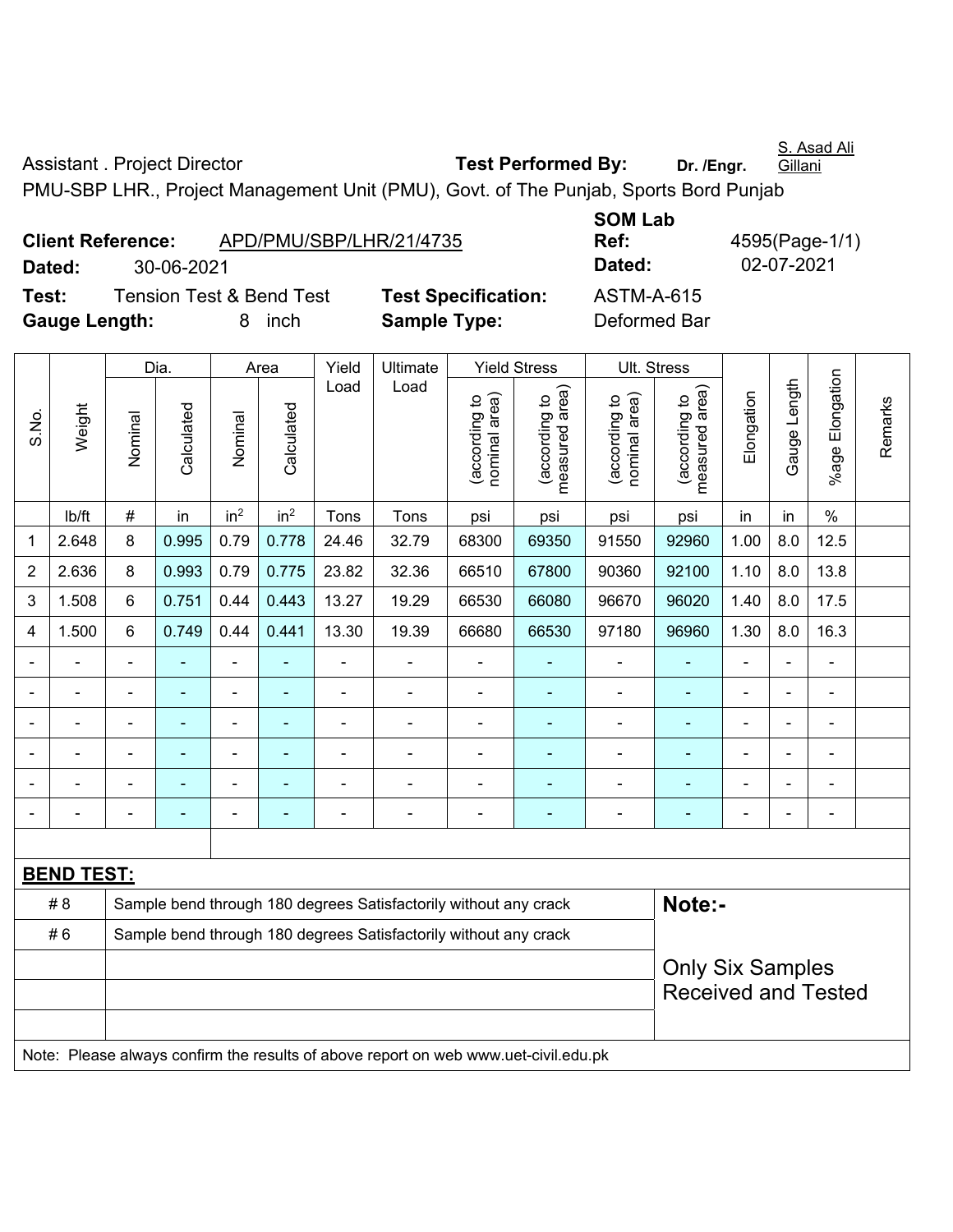Assistant Resident Engineer, **Test Performed By:** Dr. /Engr. **S. Asad Ali Gillani** 

Engineering Consultancy Services Punjab (Pvt) Ltd. Lahore

| <b>Client Reference:</b> |                                     |   | ECSP/PAPA/CZ-DGK-03 |                            | <b>JUIVI LAD</b><br>Ref: |  |
|--------------------------|-------------------------------------|---|---------------------|----------------------------|--------------------------|--|
| Dated:                   | 10-06-2021                          |   |                     |                            | Dated:                   |  |
| Test:                    | <b>Tension Test &amp; Bend Test</b> |   |                     | <b>Test Specification:</b> | <b>ASTM-A-615</b>        |  |
| <b>Guage Length:</b>     |                                     | 8 | inch                | <b>Sample Type:</b>        | Deformed Bar             |  |

**SOM Lab Ref:**  4598(Page-1/1) **Dated:** 10-06-2021 **Dated:** 02-07-2021 **Testigm:** ASTM-A-615

|                |                          |                                                                  | Dia.           |                 | Area                     | Yield          | Ultimate                                                                            |                                | <b>Yield Stress</b>             |                                | Ult. Stress                     |                |                |                          |         |
|----------------|--------------------------|------------------------------------------------------------------|----------------|-----------------|--------------------------|----------------|-------------------------------------------------------------------------------------|--------------------------------|---------------------------------|--------------------------------|---------------------------------|----------------|----------------|--------------------------|---------|
| S.No.          | Weight                   | Nominal                                                          | Calculated     | Nominal         | Calculated               | Load           | Load                                                                                | nominal area)<br>(according to | measured area)<br>(according to | nominal area)<br>(according to | (according to<br>measured area) | Elongation     | Gauge Length   | Elongation<br>%age l     | Remarks |
|                | Ib/ft                    | $\#$                                                             | in             | in <sup>2</sup> | in <sup>2</sup>          | Tons           | Tons                                                                                | psi                            | psi                             | psi                            | psi                             | in             | in             | $\%$                     |         |
| $\mathbf{1}$   | 0.676                    | $\overline{4}$                                                   | 0.503          | 0.20            | 0.199                    | 6.85           | 8.82                                                                                | 75540                          | 75920                           | 97230                          | 97720                           | 1.10           | 8.0            | 13.8                     |         |
| $\overline{2}$ | 0.668                    | $\overline{4}$                                                   | 0.500          | 0.20            | 0.196                    | 7.34           | 9.38                                                                                | 80940                          | 82590                           | 103420                         | 105530                          | 1.00           | 8.0            | 12.5                     |         |
|                |                          | $\blacksquare$                                                   |                | ä,              |                          | $\blacksquare$ | ä,                                                                                  | $\blacksquare$                 |                                 | ä,                             |                                 | L,             |                | $\overline{\phantom{a}}$ |         |
| $\blacksquare$ | ÷                        | ä,                                                               | $\blacksquare$ | $\overline{a}$  | $\overline{\phantom{a}}$ | ä,             | $\blacksquare$                                                                      | ä,                             | ä,                              | $\blacksquare$                 | $\blacksquare$                  | $\blacksquare$ | $\blacksquare$ | $\blacksquare$           |         |
| $\blacksquare$ | Ē,                       | $\blacksquare$                                                   | ÷              | $\blacksquare$  | ۰                        | Ē,             | ÷                                                                                   | $\blacksquare$                 | $\blacksquare$                  | $\blacksquare$                 | $\blacksquare$                  | Ē,             | $\blacksquare$ | $\blacksquare$           |         |
| $\blacksquare$ | $\overline{\phantom{0}}$ | $\blacksquare$                                                   | $\blacksquare$ | $\blacksquare$  | ۰                        | Ē,             | ÷                                                                                   | $\blacksquare$                 | $\blacksquare$                  | $\blacksquare$                 | ٠                               | Ē,             | $\blacksquare$ | $\blacksquare$           |         |
| $\blacksquare$ | $\blacksquare$           |                                                                  | ÷              | $\blacksquare$  | $\blacksquare$           | $\blacksquare$ | $\overline{\phantom{a}}$                                                            | $\blacksquare$                 | $\overline{\phantom{0}}$        | $\overline{\phantom{a}}$       | ٠                               | $\blacksquare$ | $\blacksquare$ | $\blacksquare$           |         |
| $\blacksquare$ | $\blacksquare$           | $\overline{\phantom{a}}$                                         | $\blacksquare$ | $\blacksquare$  | ä,                       | Ē,             | ÷                                                                                   | $\blacksquare$                 | $\blacksquare$                  | $\blacksquare$                 | $\blacksquare$                  | ä,             | ä,             | $\blacksquare$           |         |
| $\blacksquare$ | $\blacksquare$           | $\blacksquare$                                                   | ä,             | $\blacksquare$  | ٠                        | $\blacksquare$ | ä,                                                                                  | ÷,                             | ٠                               | $\blacksquare$                 | $\blacksquare$                  | L.             | $\blacksquare$ | $\blacksquare$           |         |
|                |                          | $\blacksquare$                                                   | $\blacksquare$ | $\blacksquare$  | ÷                        | $\blacksquare$ | $\overline{a}$                                                                      | $\blacksquare$                 |                                 | $\blacksquare$                 | $\blacksquare$                  | Ē,             |                | $\blacksquare$           |         |
|                |                          |                                                                  |                |                 |                          |                |                                                                                     |                                |                                 |                                |                                 |                |                |                          |         |
|                | <b>BEND TEST:</b>        |                                                                  |                |                 |                          |                |                                                                                     |                                |                                 |                                |                                 |                |                |                          |         |
|                | #4                       | Sample bend through 180 degrees Satisfactorily without any crack |                |                 |                          |                |                                                                                     |                                |                                 |                                | Note:-                          |                |                |                          |         |
|                |                          |                                                                  |                |                 |                          |                |                                                                                     |                                |                                 |                                |                                 |                |                |                          |         |
|                |                          |                                                                  |                |                 |                          |                |                                                                                     |                                |                                 |                                | <b>Only Three Samples</b>       |                |                |                          |         |
|                |                          |                                                                  |                |                 |                          |                |                                                                                     |                                |                                 |                                | <b>Received and Tested</b>      |                |                |                          |         |
|                |                          |                                                                  |                |                 |                          |                |                                                                                     |                                |                                 |                                |                                 |                |                |                          |         |
|                |                          |                                                                  |                |                 |                          |                | Note: Please always confirm the results of above report on web www.uet-civil.edu.pk |                                |                                 |                                |                                 |                |                |                          |         |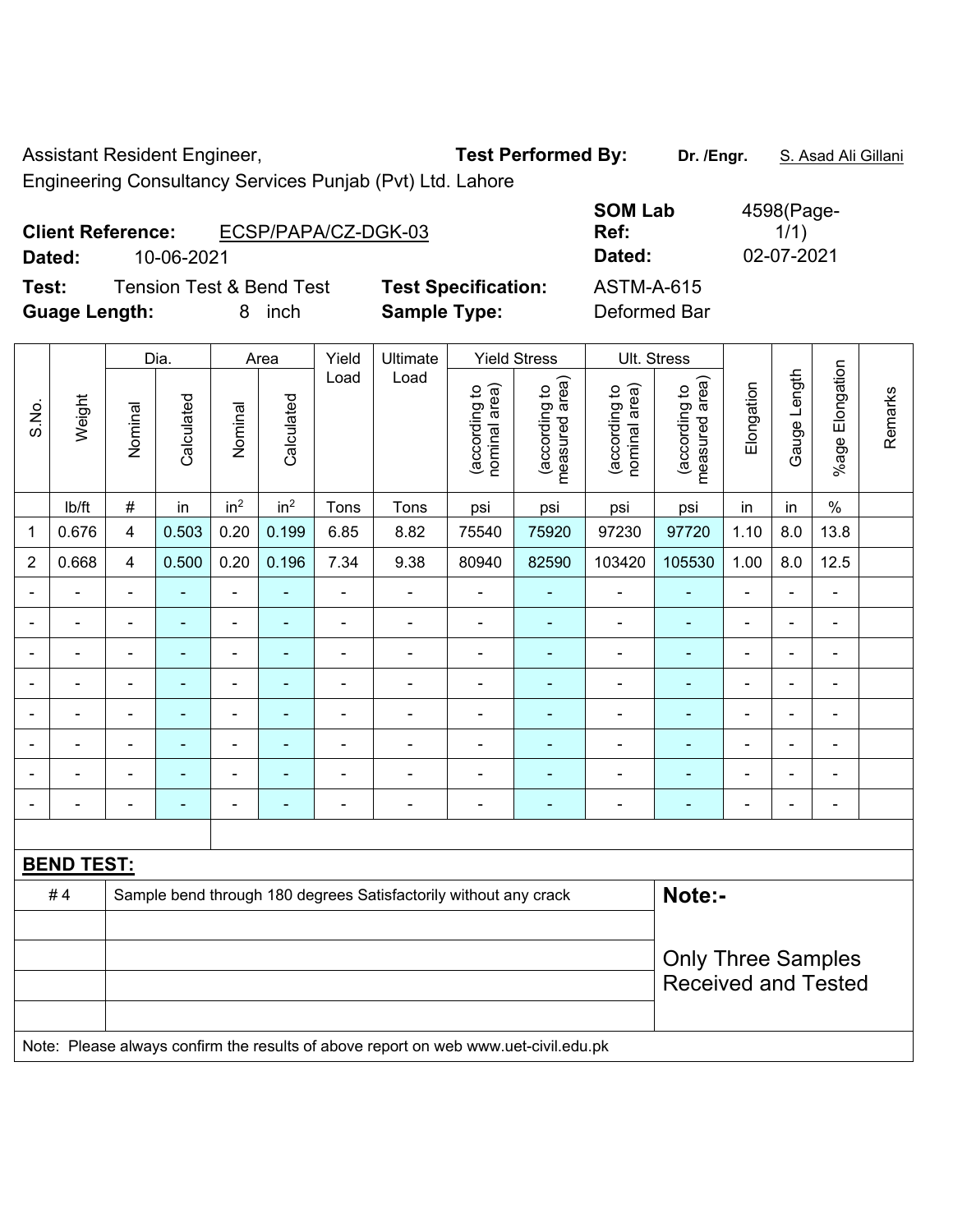Darowgawala, Lahore

Jameel Khan **Test Performed By:** Dr. /Engr.

S. Asad Ali Gillani

**Client Reference:** nil

**Test:** Tension Test & Bend Test **Test Specification:** ASTM-A-615 **Gauge Length:** 8 inch **Sample Type:** Plane Bar (Round Bar)

**SOM Lab Ref:** 4599(Page-1/1) **Dated:** 02-07-2021 **Dated:** 02-07-2021

|                          |                   |                          | Dia.                   |                              | Area                     | Yield          | Ultimate                                                                            |                                | <b>Yield Stress</b>             |                                | Ult. Stress                                          |                          |                          |                              |         |
|--------------------------|-------------------|--------------------------|------------------------|------------------------------|--------------------------|----------------|-------------------------------------------------------------------------------------|--------------------------------|---------------------------------|--------------------------------|------------------------------------------------------|--------------------------|--------------------------|------------------------------|---------|
| S.No.                    | Weight            | Nominal                  | Calculated             | Nominal                      | Calculated               | Load           | Load                                                                                | nominal area)<br>(according to | (according to<br>measured area) | (according to<br>nominal area) | (according to<br>measured area)                      | Elongation               | Gauge Length             | %age Elongation              | Remarks |
|                          | lb/ft             | $\#$                     | in                     | in <sup>2</sup>              | in <sup>2</sup>          | Tons           | Tons                                                                                | psi                            | psi                             | psi                            | psi                                                  | in                       | in                       | $\%$                         |         |
| 1                        | 3.682             | $\boldsymbol{9}$         | 1.174                  | 1.00                         | 1.082                    | 22.19          | 34.98                                                                               | 48950                          | 45240                           | 77160                          | 71310                                                | 2.40                     | 8.0                      | 30.0                         |         |
|                          |                   | $\blacksquare$           | $\overline{a}$         | $\blacksquare$               |                          | ä,             | $\blacksquare$                                                                      | $\blacksquare$                 |                                 | $\overline{a}$                 | ä,                                                   | $\blacksquare$           |                          | $\blacksquare$               |         |
|                          |                   |                          |                        | -                            |                          | $\blacksquare$ | $\blacksquare$                                                                      | $\blacksquare$                 |                                 |                                |                                                      | $\blacksquare$           |                          | ۰                            |         |
|                          | $\blacksquare$    |                          | $\blacksquare$         | $\overline{\phantom{a}}$     |                          |                | $\blacksquare$                                                                      | $\blacksquare$                 | $\overline{\phantom{0}}$        |                                | $\blacksquare$                                       | $\blacksquare$           | $\overline{\phantom{0}}$ | $\blacksquare$               |         |
| $\overline{\phantom{0}}$ | ÷                 | $\blacksquare$           | ä,                     | $\blacksquare$               | ۰                        | $\blacksquare$ | $\overline{\phantom{a}}$                                                            | $\blacksquare$                 | $\blacksquare$                  | $\blacksquare$                 | ۰                                                    | $\blacksquare$           | $\blacksquare$           | $\qquad \qquad \blacksquare$ |         |
|                          | $\blacksquare$    | $\blacksquare$           | ÷                      | $\overline{\phantom{0}}$     | $\overline{\phantom{0}}$ | $\blacksquare$ | $\blacksquare$                                                                      | $\blacksquare$                 | ÷                               | $\overline{a}$                 | ÷,                                                   | $\overline{\phantom{a}}$ | Ē,                       | $\qquad \qquad \blacksquare$ |         |
|                          | $\blacksquare$    | $\overline{\phantom{a}}$ | ä,                     | $\blacksquare$               | $\blacksquare$           | ä,             | $\blacksquare$                                                                      | $\overline{\phantom{a}}$       | ÷                               | $\overline{\phantom{a}}$       | $\blacksquare$                                       | $\overline{\phantom{a}}$ | Ě.                       | ÷,                           |         |
|                          |                   |                          |                        | -                            |                          |                | $\blacksquare$                                                                      | ä,                             |                                 |                                |                                                      | $\overline{\phantom{a}}$ |                          | $\blacksquare$               |         |
|                          |                   |                          |                        | ä,                           |                          |                |                                                                                     | $\blacksquare$                 |                                 |                                |                                                      |                          |                          | $\blacksquare$               |         |
|                          |                   |                          | ÷                      | $\qquad \qquad \blacksquare$ | ۰                        | $\blacksquare$ | $\blacksquare$                                                                      | $\overline{\phantom{a}}$       | $\blacksquare$                  | $\overline{\phantom{a}}$       | $\blacksquare$                                       | $\blacksquare$           | ä,                       | $\qquad \qquad \blacksquare$ |         |
|                          |                   |                          |                        |                              |                          |                |                                                                                     |                                |                                 |                                |                                                      |                          |                          |                              |         |
|                          | <b>BEND TEST:</b> |                          |                        |                              |                          |                |                                                                                     |                                |                                 |                                |                                                      |                          |                          |                              |         |
|                          |                   |                          | No Bend test performed |                              |                          |                |                                                                                     |                                |                                 |                                | Note:-                                               |                          |                          |                              |         |
|                          |                   |                          |                        |                              |                          |                |                                                                                     |                                |                                 |                                |                                                      |                          |                          |                              |         |
|                          |                   |                          |                        |                              |                          |                |                                                                                     |                                |                                 |                                | <b>Only One Sample</b><br><b>Received and Tested</b> |                          |                          |                              |         |
|                          |                   |                          |                        |                              |                          |                |                                                                                     |                                |                                 |                                |                                                      |                          |                          |                              |         |
|                          |                   |                          |                        |                              |                          |                | Note: Please always confirm the results of above report on web www.uet-civil.edu.pk |                                |                                 |                                |                                                      |                          |                          |                              |         |